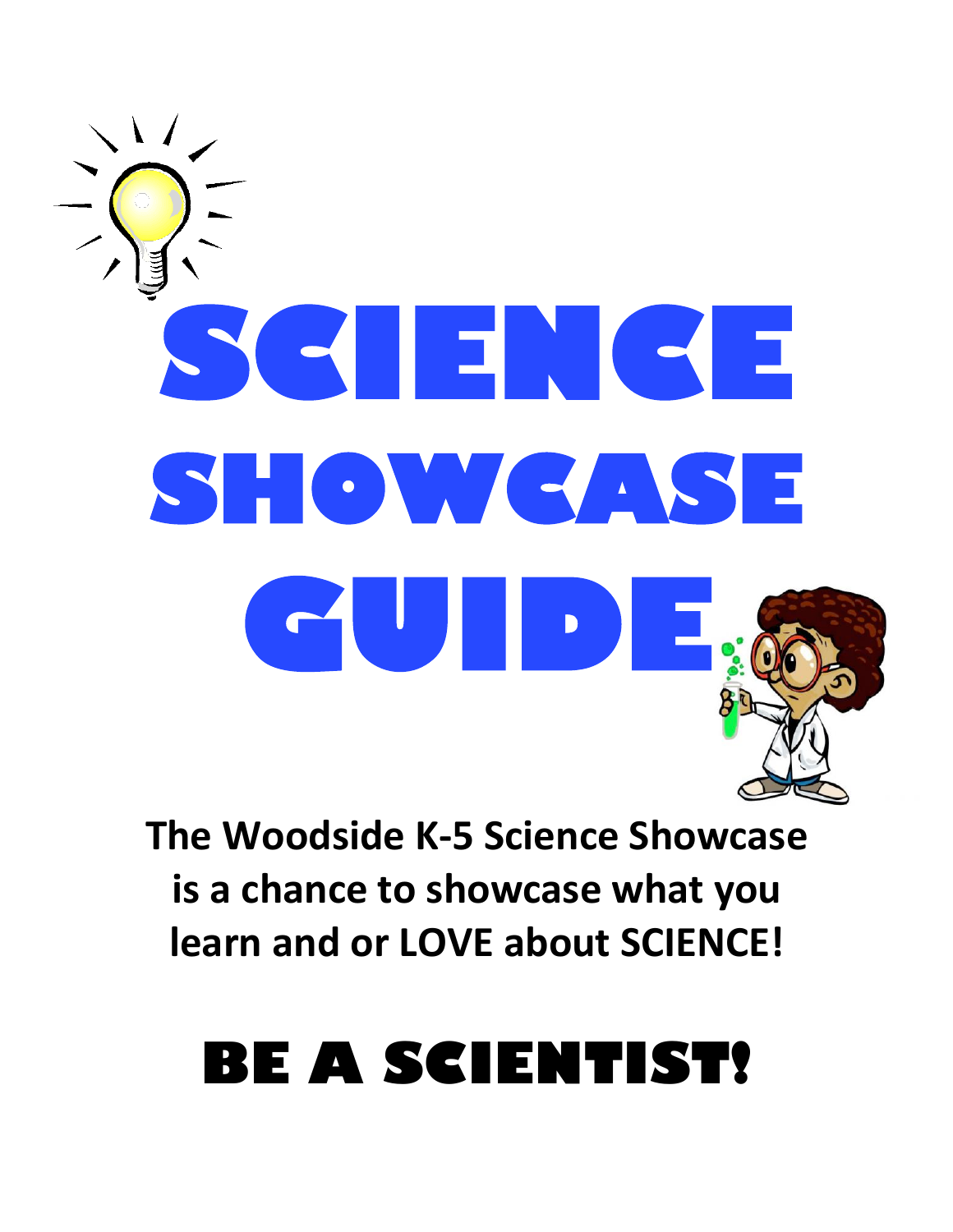

# **INFORMATION FOR SCIENCE HELPERS & SUPERVISING ADULTS**

**----------------------------------------------------------------------------------------** 

The Science Showcase is an event to encourage students to look around the world and see the science, to explore nature, to create models, to perform experiments, to question, to wonder, to marvel, to observe, have fun, and then SHOWCASE what they have learned.

For K-4th grade the Science Showcase is voluntary, but all fifth graders will conduct an experiment and participate in the Science Showcase. No judging will take place, but all participants will receive recognition. All classes, teachers, and staff are invited to observe the projects during the school day. This year there will be no evening event.

If you have any questions, please don't hesitate to contact your classroom teacher or JENN PARKER (5th and 6th Grade Science Teacher) jparker@woodsideschool.us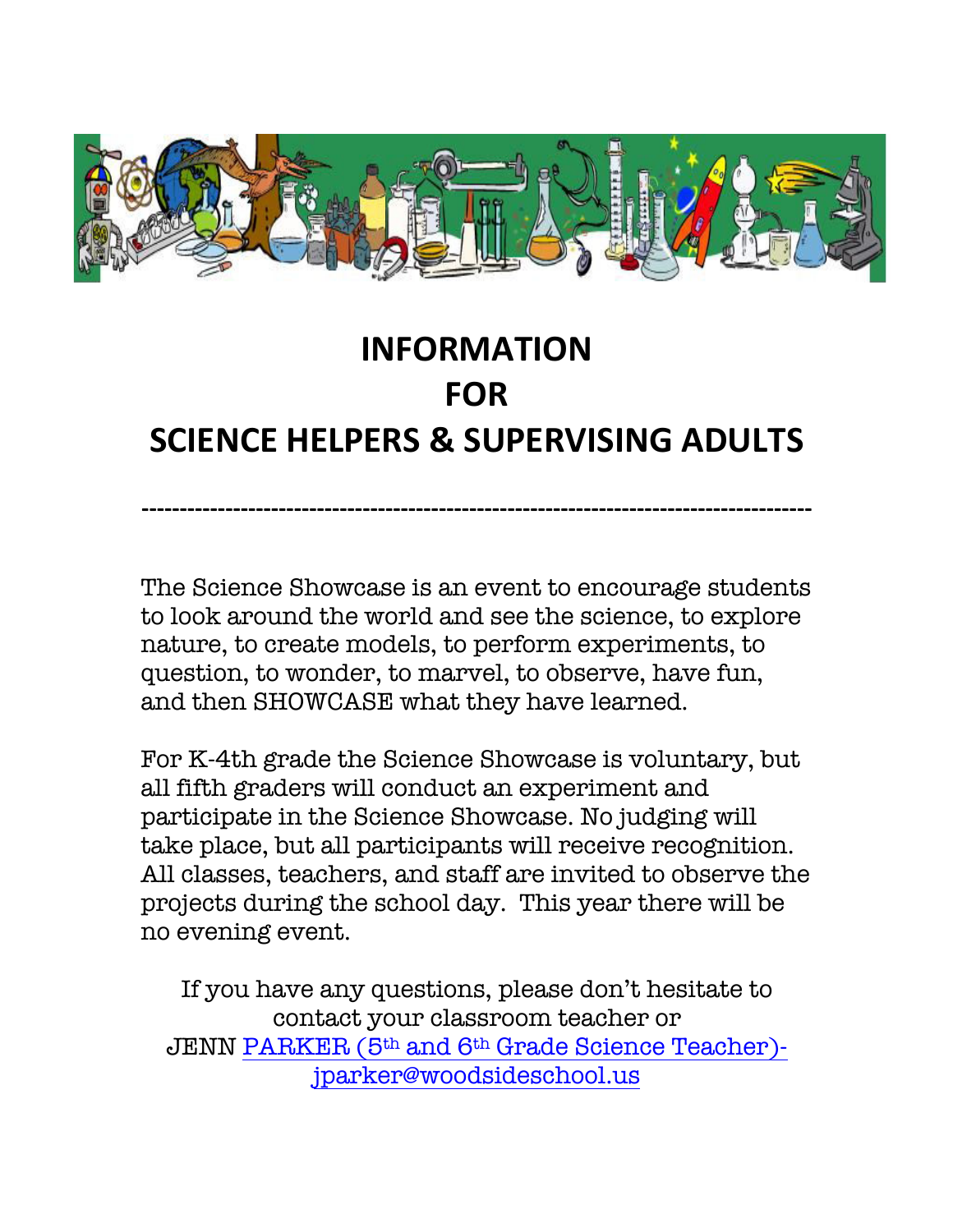# **SCIENTISTS**

### **Here is a plan for conducting an experiment!**

**ASK A QUESTION-HMMMM???** What do you wonder? Find a topic that interests you! Ask a question that can be tested. Do you want to learn more about…

- § nature and where you take hikes?
- § experiments and chemistry?
- the solar system or black holes?
- § animals like birds or your pet cat?
- the human body & why do you burp?
- § volcanoes and eruptions?
- bugs, butterflies and why they migrate?

### **COLLECT INFORMATION**-How can you find the

### answer to your question???

- Ask your parents or family.
- § Take a trip to the school or public library.
- § Ask a teacher.
- § Use a computer with the help of an adult.
- Read a book.
- § Draw a picture.
- Watch something and make observations.
- § Take a fieldtrip.

### **MAKE A HYPOTHESIS**-After collecting

information, take a guess, and make a prediction. What do you think or predict might happen???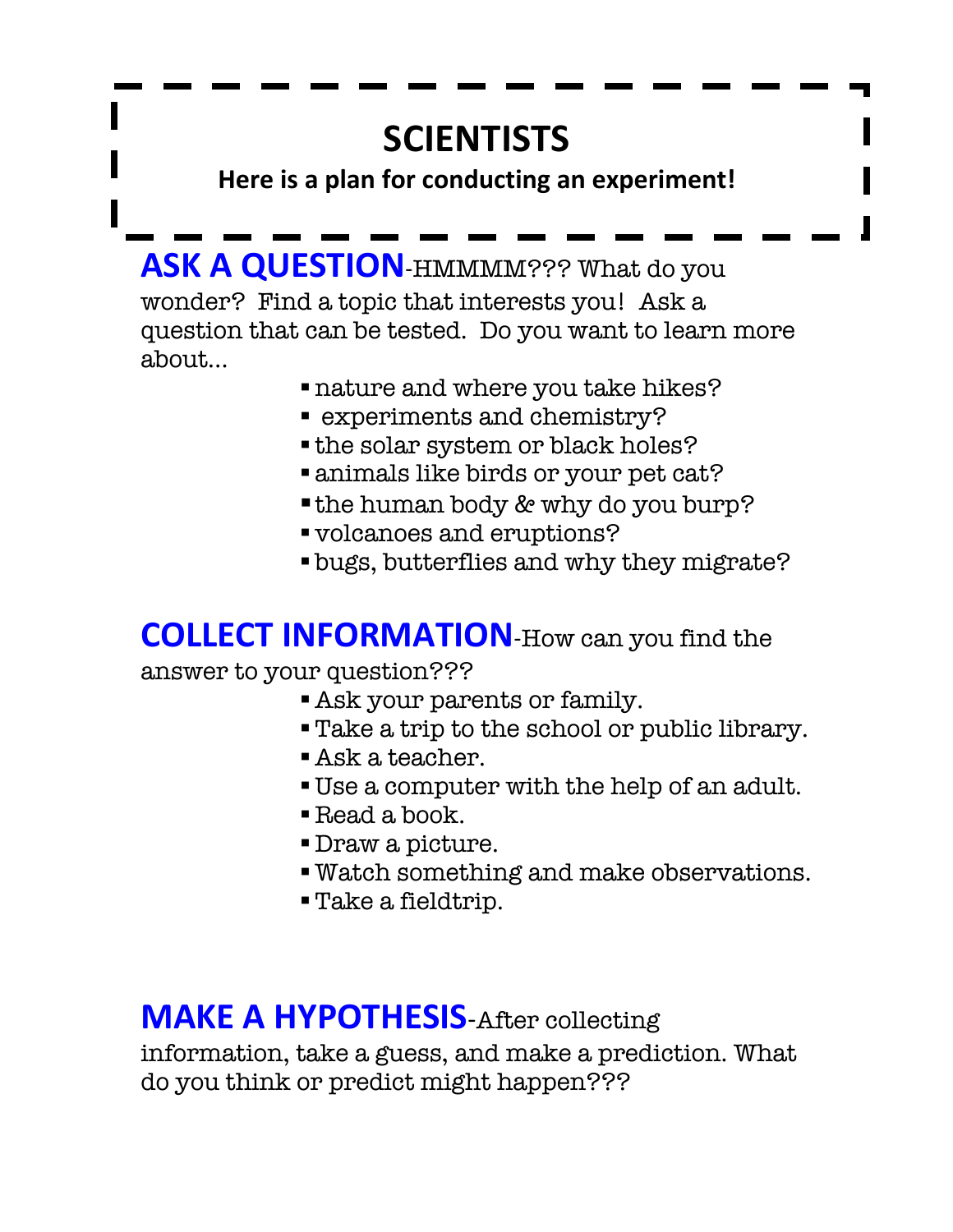### **TEST IT!-DO THE EXPERIMENT**

- § Make sure you have the materials needed for the experiment.
- **Design an experiment or investigation.**
- § Follow a plan or set of directions. Use steps.
- §Be sure to carefully follow the directions and wear safety gear if needed. An adult can help.
- § Don't make too much of a mess or make a mess, but be sure and clean it up.  $\odot$
- § Make observations as you go, you may forget.
- § REPEAT THE EXPERIMENT TO SEE IF THE SAME RESULTS HAPPEN AGAIN!

**OBSERVE**-What did you see? Did the color change? Was there an explosion? Were there bubbles? Did it make a sound? Did something amazing happen?

- §Write it down.
- §Draw a picture.
- ■Take a photo.
- §Make a chart.

### **RECORD & STUDY YOUR DATA**-REALLY, what

did happen? What changed? What stayed the same? What science made it happen?

- §Write it down or draw a picture.
- Make a graph or table.

**DRAW A CONCLUSION**-WHY do you think it happened? What patterns did you see? Was there a relationship or BIG idea? How did your results compare to your hypothesis or prediction?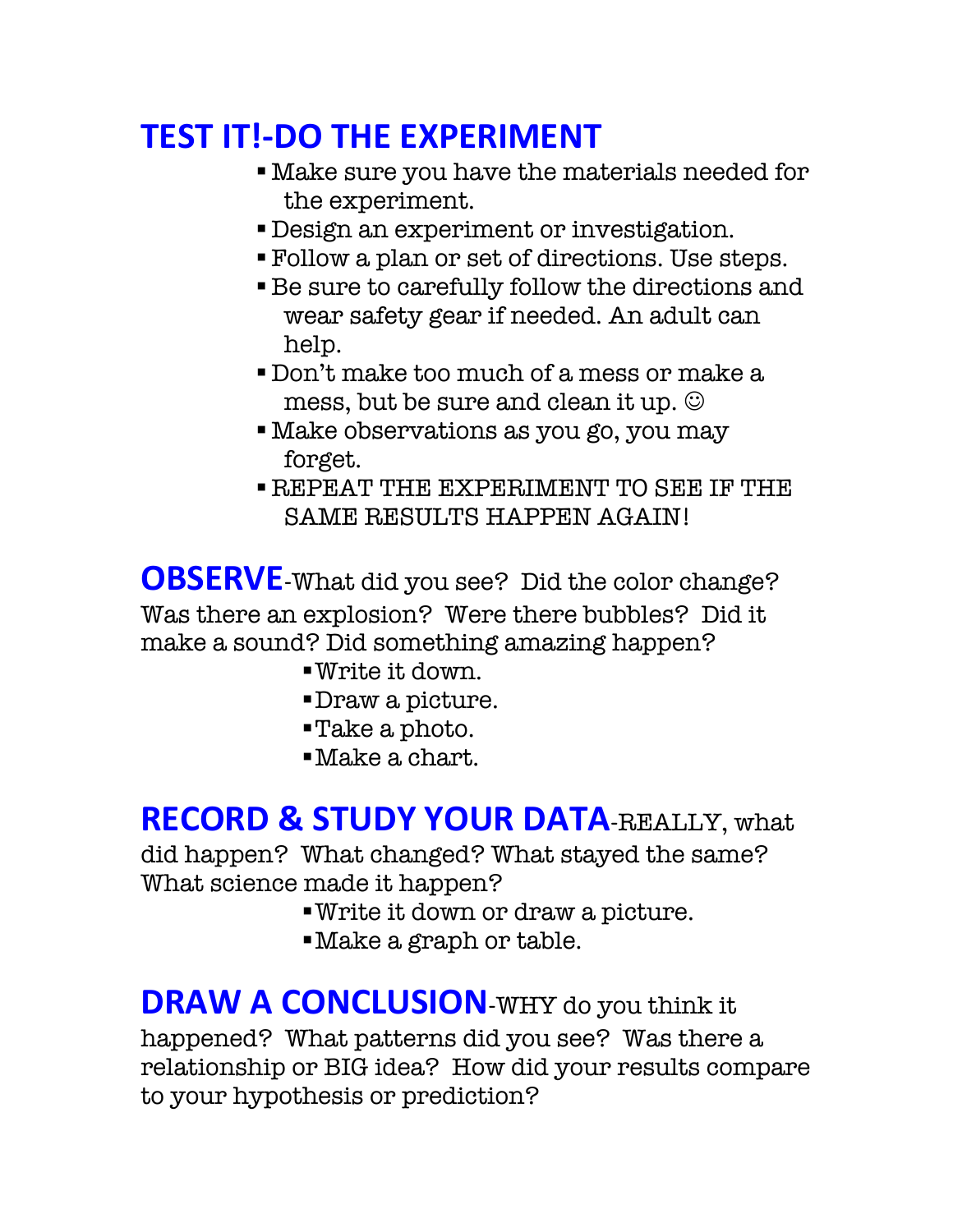### **SCIENTISTS (K-4) Here is a plan for COLLECTIONS/REPORTS**

**ASK A QUESTION-HMMMM????** What do you wonder? Find a topic to interest you! Ask a question that can be tested. Do you want to learn more about…

- § nature and where you take hikes?
- § experiments and chemistry?
- the solar system or black holes?
- animals like birds or your pet cat?
- the human body & why do you burp?
- § volcanoes and eruptions?
- § bugs, butterflies and why they migrate?

### **COLLECT INFORMATION**-How can you find the

#### answer to your question???

- **Ask your parents or family.**
- § Take a trip to the school or public library.
- § Ask a teacher.
- § Use a computer with the help of an adult.
- Read a book.
- § Draw a picture.
- § Watch something and make observations.
- § Take a fieldtrip.
- § Go for a walk around your house or school.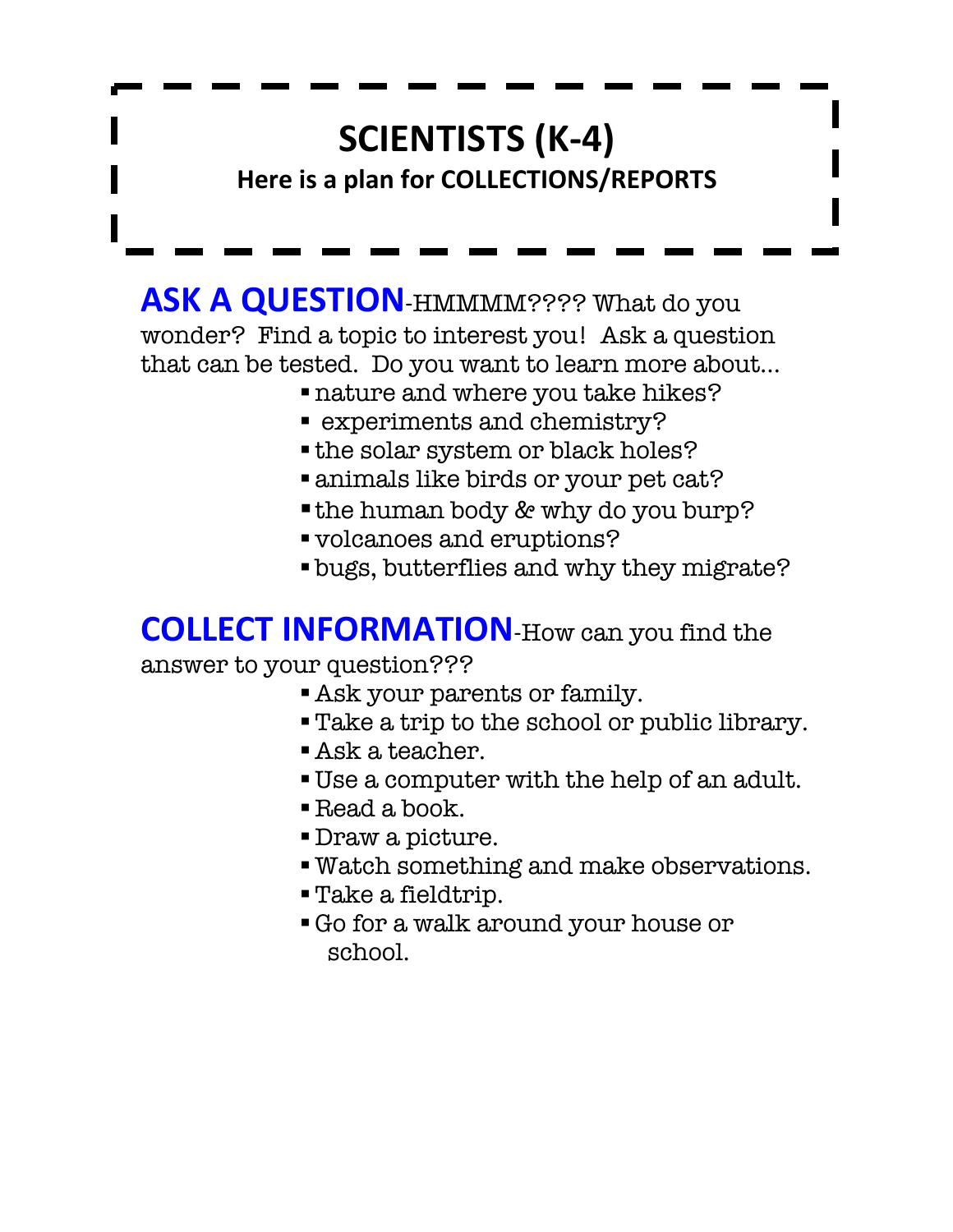**OBSERVE**-WATCH and make observations. What did you see? Did the color change? Was there an explosion? Were there bubbles? Did it make a sound? Did something amazing happen?

- §Write down observations.
- §Draw a picture of what happened. (A before and after picture)
- ■Take a photo or a series of photos.
- §Make a chart to show how something changed.

**DRAW A CONCLUSION**-WHY do you think it happened? What patterns did you see? Was there a

relationship or BIG idea? How did your results compare to your hypothesis or prediction?

# NOW

### **SHOWCASE WHAT YOU LEARNED!**

What is the best way to share and showcase your findings??? How will you share the information with your parents, teachers, and friends??? Use your creative side to show the school and the world your findings!

- A poster?
- § Will you bring in your materials, magazines, or articles from the internet?
- A model?
- **Books you used to research?**
- § Pictures you drew or art you created?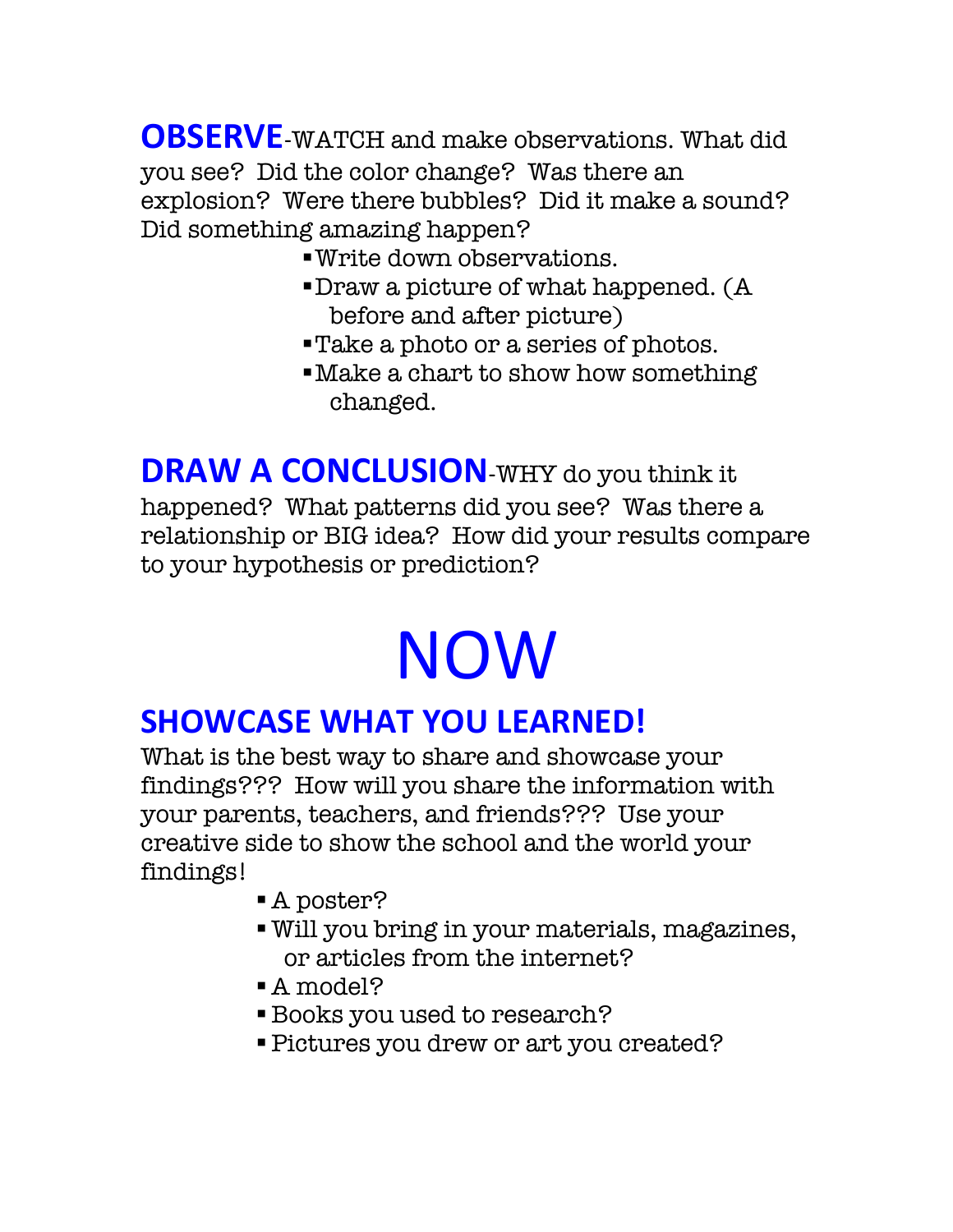## **\*CHECK OUT THE LIBRARY**

- § There are so many books!
- § Mrs. LaCrosse is so amazing at helping Woodside students find the perfect book for anything.

# **\*VISIT THE INTERNET**

Here are more websites:

http://www.sciencemadesimple.com http://easy-kids-scienceexperiments.com http://sciencewithme.com http://www.sln.org/resources/index.html http://www.sciencebuddies.org http://www.hhmi.org/coolscience/ http://www.energyquest.ca.gov/projects/index.html http://ed.gov/parents/academic/help/science/index.html http://www.madsci.org http://www.reekoscience.org

# **DISPLAY GUIDELINES and GENERAL RULES**

- **1.** Be sure to include a **NAME, GRADE, TEACHER, and TITLE.**
- 2. No water or gas outlets will be provided at the Science Showcase .
- 3. No mistreatment of animals will be tolerated.
- 4. No flammable, explosive, toxic materials, or poisonous chemicals are to be used at the science showcase.
- 5. If you bring objects such as books and/or objects for display, remember they may be handled by interested students and parents. Do not leave valuables.
- 6. Be sure food is in sealed containers.

#### **\*TEMPLATES TO HELP WITH THE PROCESS BELOW\***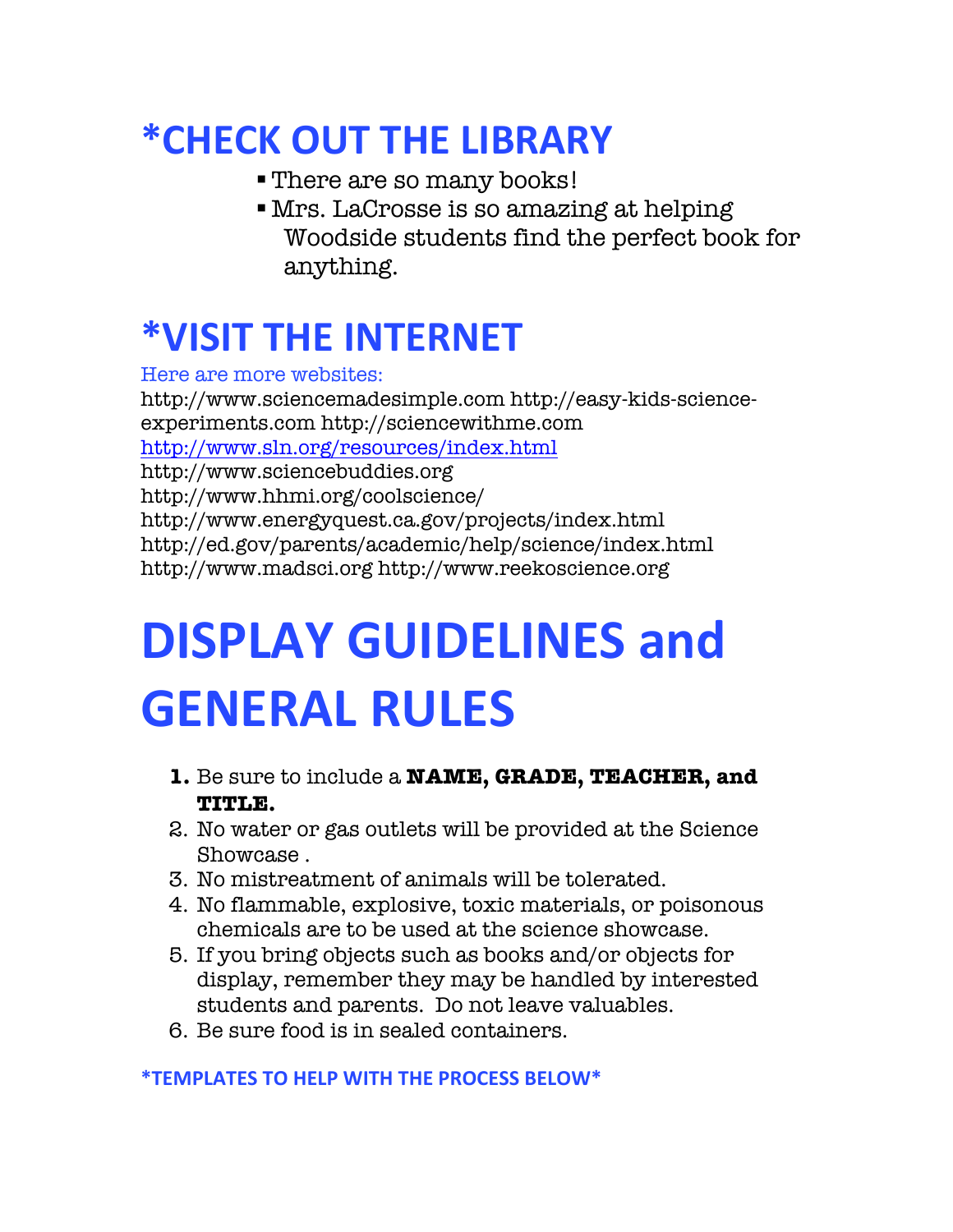# **USING THE SCIENTIFIC METHOD (K-3)**

| $\mathbf 1$ -ASK THE QUESTION*What do you want to know? State the question.                                       |
|-------------------------------------------------------------------------------------------------------------------|
| 2-COLLECT INFORMATION*What do you know, observe, or infer? What<br>information did you gather from your research? |
| 3-FORM A HYPOTHESIS*What do you predict will happen?                                                              |
| $\mathsf{\mid 4-TEST}$ YOUR $\mathsf{\mid 4YPOTHESIS*}$ How did you set up the experiment?                        |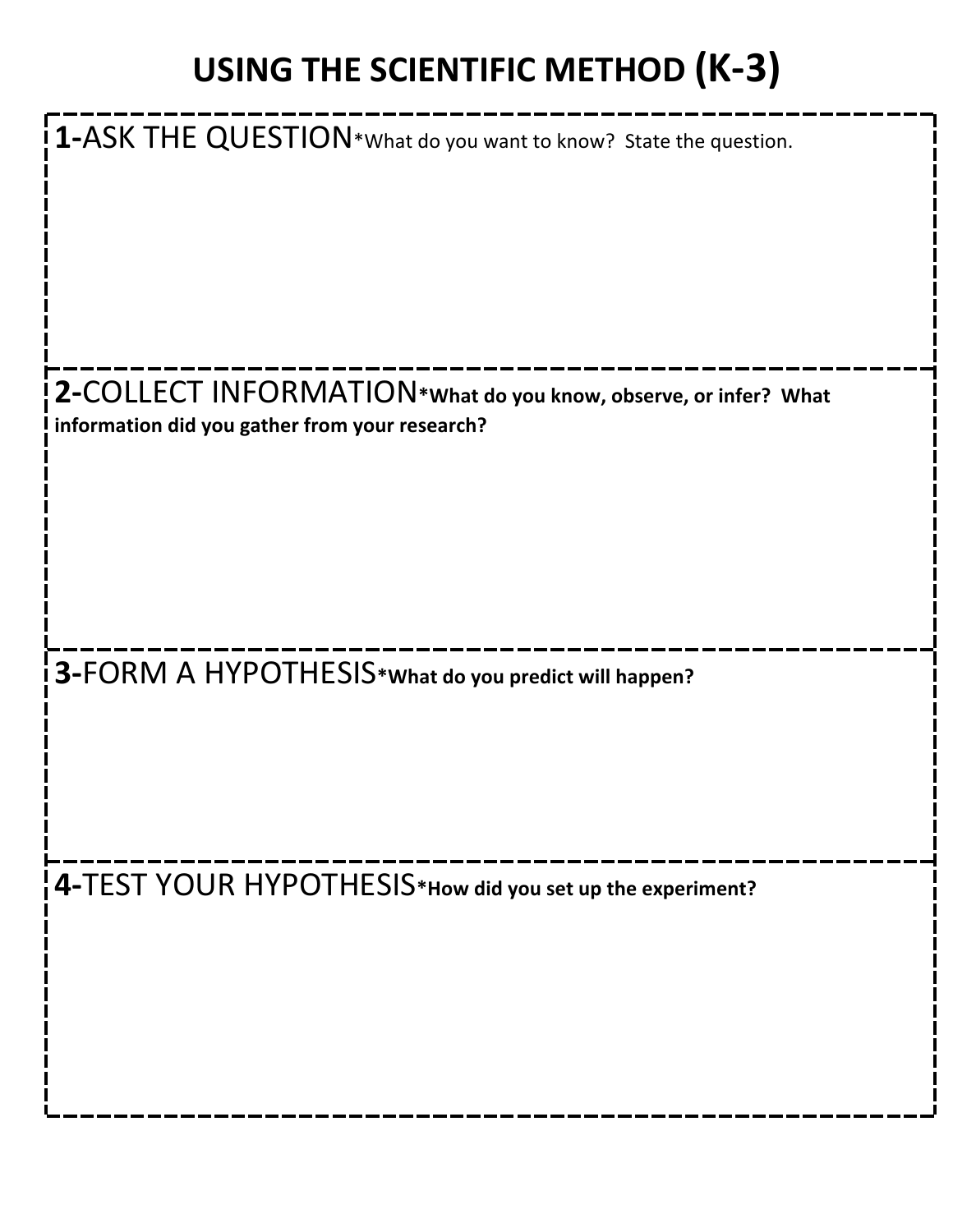**5-**OBSERVATIONS **\*What did you see? What happened? Explain. 6-**RECORD AND STUDY DATA \*What does the data tell you? **7-DRAW A CONCLUSION \*Was your hypothesis correct? Why or why not? What did you learn from the experiment??**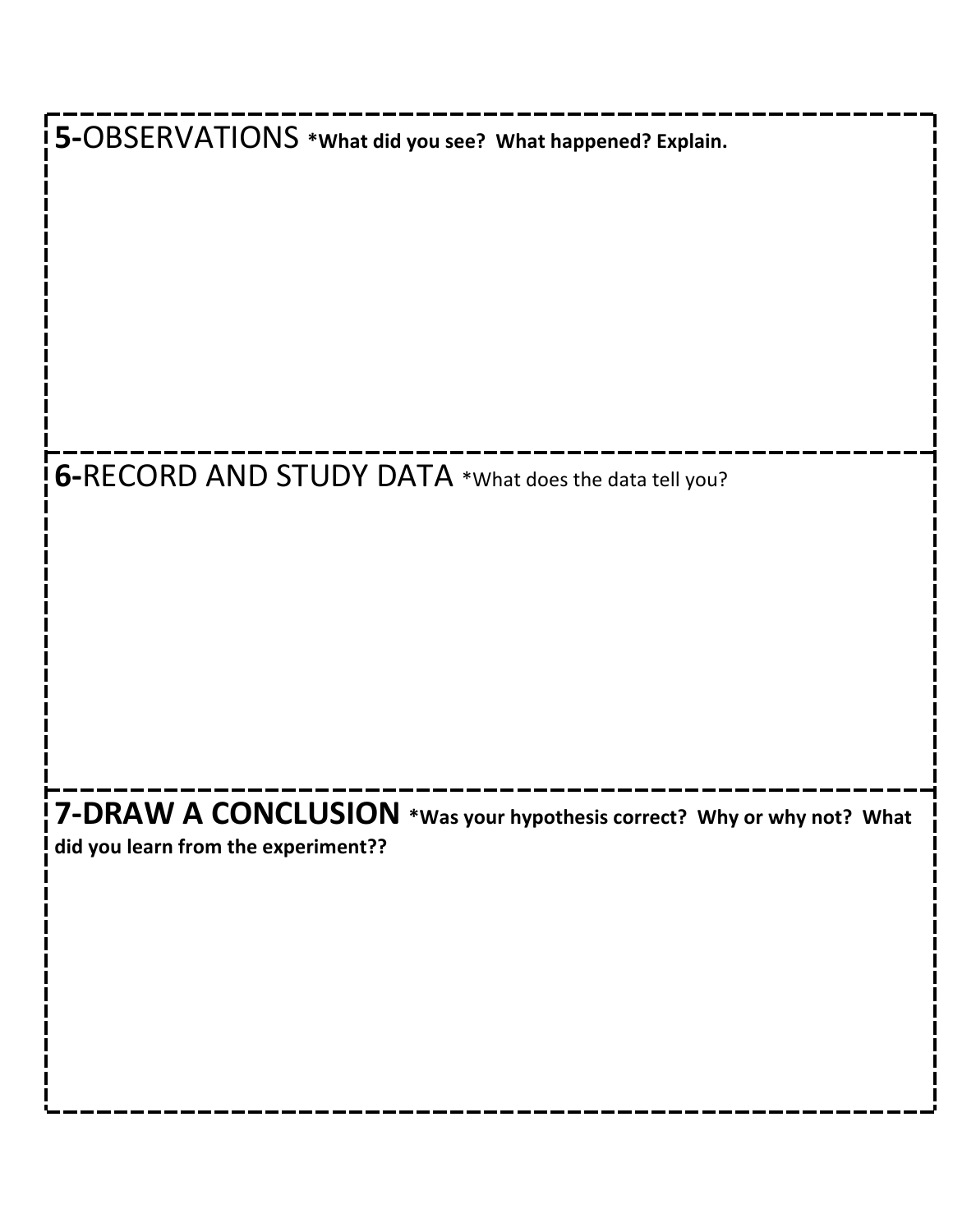# **COLLECTIONS AND REPORTS (K-4)**

| 1-STATE THE QUESTION*What do you want to know? State the question.                                                |
|-------------------------------------------------------------------------------------------------------------------|
| 2-COLLECT INFORMATION*What do you know, observe, or infer? What<br>information did you gather from your research? |
| 3-OBSERVE* What did you see? What happened? Explain.                                                              |
| 4-DRAW A CONCLUSION* what did you learn from the experiment?                                                      |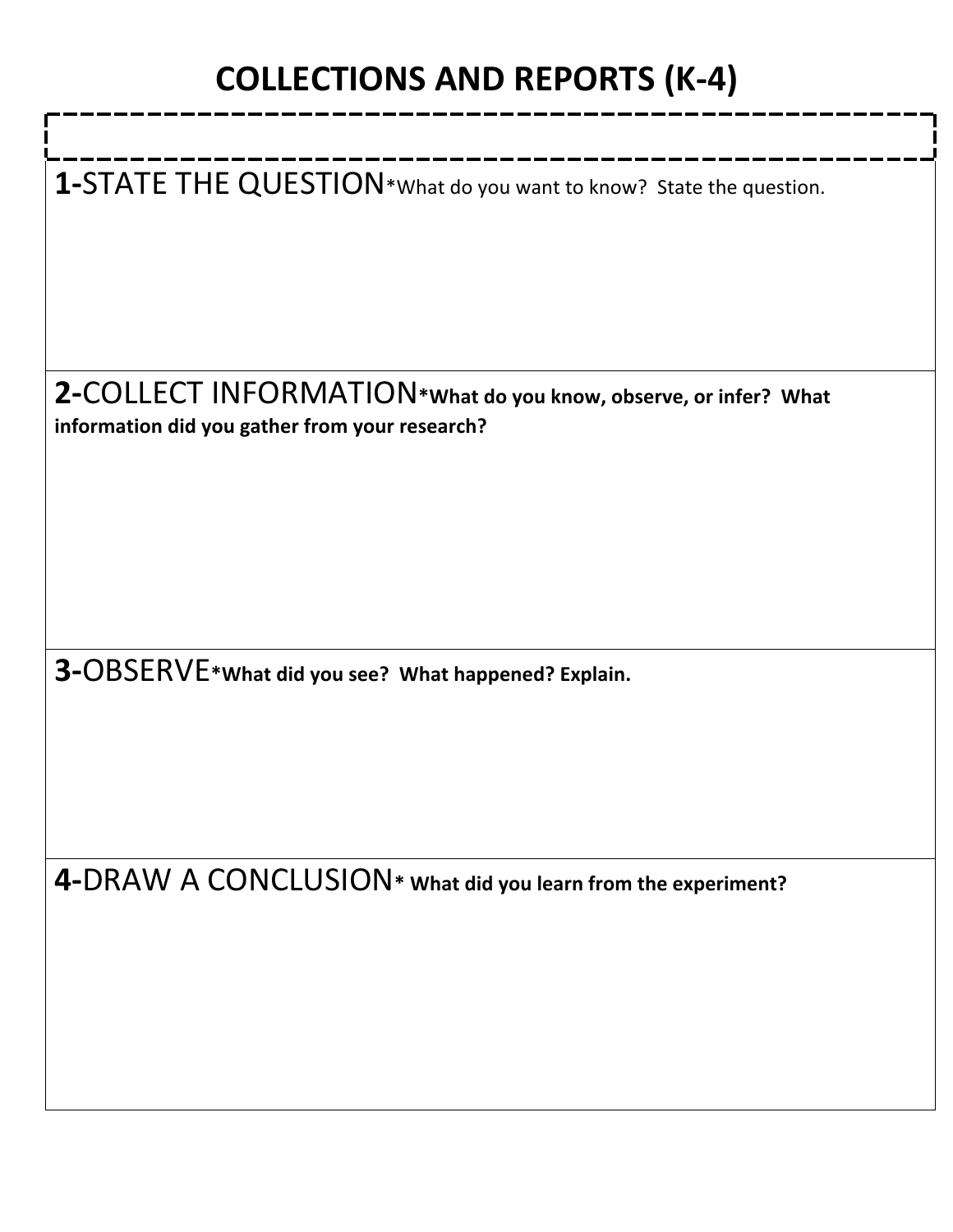### **SCIENTIFIC METHOD REFERENCE FOR FOURTH GRADERS**

#### **TOPIC:**

**QUESTION: What are you wondering? What do you want to know? State the scientific question.**

**COLLECT INFORMATION: What do you know, observe, or infer? What information did you gather for your research?**

**MATERIALS:What did you use to conduct your experiment?**

**Step #1:Make observations:What are you curious about? What are you noticing about the materials or experiment that make you wonder?**